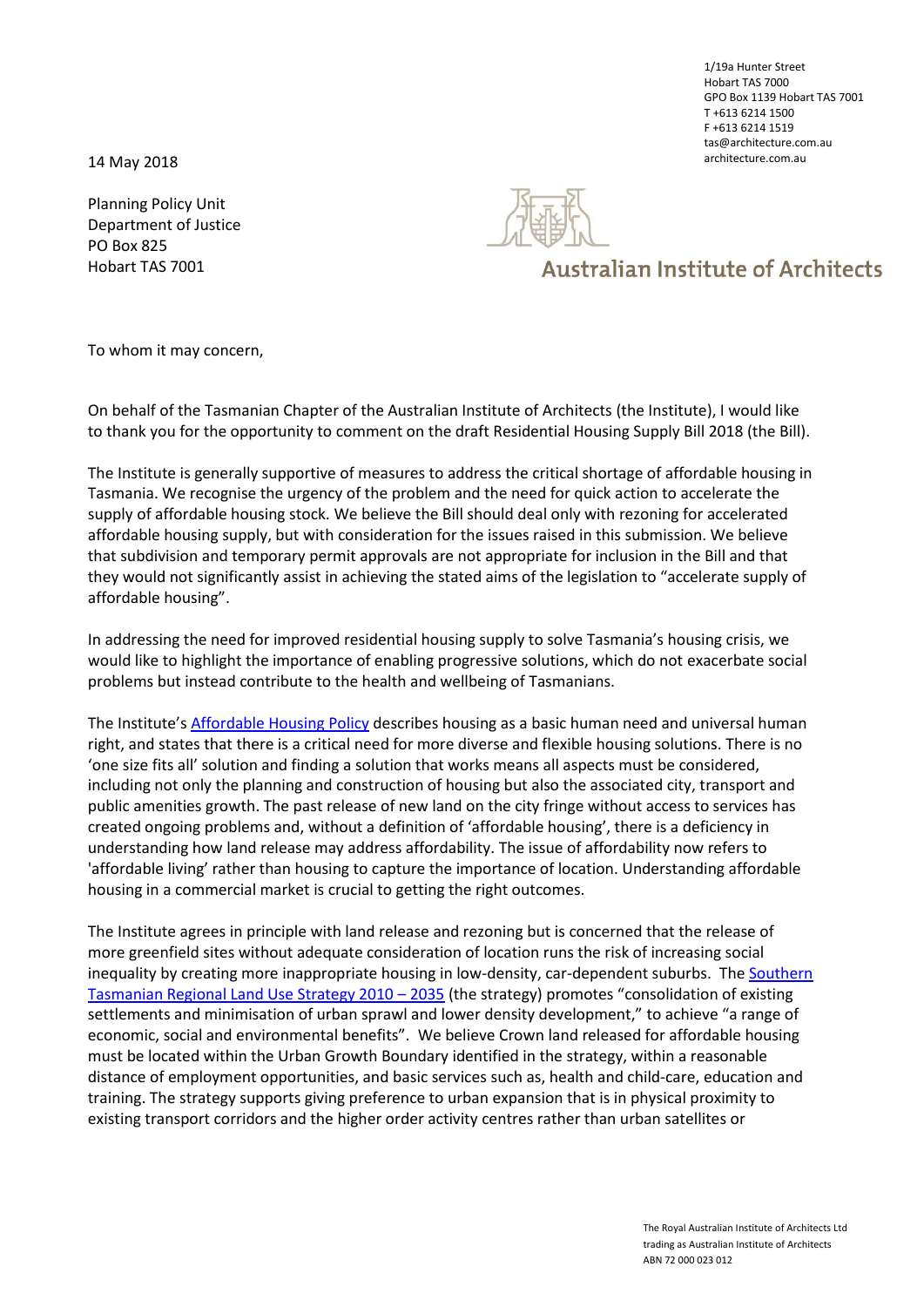dormitory suburbs<sup>1</sup> and higher density residential and mixed-use developments within 400, and possibly up to 800 metres (subject to topographic and heritage constraints) of integrated transit corridors.<sup>2</sup>

We believe that under Part 2, Section 5 of the Bill (Restrictions on declaration of housing supply land) there should be a requirement to demonstrate the suitability of Crown land for affordable living, i.e. the land must be within a certain distance of basic services to ensure those without cars have access to those services, must allow for mixed use and must be socially inclusive.

We also hold concerns about Section 19 (5) (a), which states that "the subdivision to which the proposed plan of subdivision is substantially for the purposes of the provision of residential housing;" and (b) "at least some of the residential housing will be affordable housing". We believe the legislation would be better supported with a clear quota for affordable housing as a percentage of all developments. An [Australian Housing and Urban Research Institute report,](https://www.ahuri.edu.au/research/final-reports/297) led by the University of Sydney, examined how land use planning mechanisms can support affordable housing inclusions within new and renewing communities. It found that 'inclusionary planning' tools leverage significant quantities of affordable housing supply in many parts of the UK and US.<sup>3</sup> For instance, 12,866 affordable housing units (43% of total affordable housing output) were delivered through inclusionary planning requirements in England between 2015–16. While the report found inclusionary planning for affordable housing is not as widespread in Australia, South Australia delivered 5,485 affordable homes between 2005–15 through an inclusionary planning target applying to new residential areas. This amounts to around 17 per cent of total housing supply in that state. The report also found that in NSW, a planning incentive scheme introduced in 2009 has yielded around 2,000 affordable rental dwellings in Sydney, equivalent to about one per cent of the city's total supply. The Institute encourages inclusionary planning for affordable housing to meet the stated aims of the Bill to "enable the rapid, appropriate rezoning and subdivision of certain areas of Crown land to meet the acute demand for housing, including affordable housing…" Therefore, we recommend that a stipulated mandatory affordable housing quota should be applied to any re-zoning determination.

The Institute believes the inclusion of temporary emergency residential planning permits (TERP permits) is also problematic, and risks creating more social problems through their temporary nature. With no definition of what constitutes an emergency and uncertainty over what happens at the end of the permit, the TERP permits risk providing a temporary solution to a long-term problem, with no additional benefit to fast-track release.

We also consider that subdivision approval will not accelerate the rezoning and release process – the ultimate intent of the Bill. Furthermore, the Bill does not appear to address the advisory process that is envisaged for the Minister to make a determination on such subdivisions or the TERP permits. The Institute questions the effectiveness of a parallel assessment system that would be required for this purpose. We believe it would not only be an unnecessary cost to the State but, importantly, run significant risk of causing confusion and alienating the broader community. We suggest that the approval of subdivisions for affordable housing should be retained within existing systems administered by our local authorities and that councils be allowed to issue TERP permits. Both the subdivision approvals and issue of TERP permits should follow due process retaining community consultation procedures and independent review by the Tasmanian Planning Commission.

Importantly, the Institute suggests the Bill should be extended to address the rezoning of already builtup land to enable the repurposing of existing buildings suited to adaptive reuse for residential

<u>.</u>

<sup>&</sup>lt;sup>1</sup> [Southern Tasmanian Regional Land Use Strategy 2010](http://stca.tas.gov.au/rpp/wp-content/uploads/2011/05/land_use_strategy_Gazettal-version.pdf) - 2035 LUTI 1.1

<sup>&</sup>lt;sup>2</sup> [Southern Tasmanian Regional Land Use Strategy 2010](http://stca.tas.gov.au/rpp/wp-content/uploads/2011/05/land_use_strategy_Gazettal-version.pdf) - 2035 LUTI 1.2

<sup>&</sup>lt;sup>3</sup> https://www.ahuri.edu.au/ data/assets/pdf file/0022/17275/Supporting-affordable-housing-supply[inclusionary-planning-in-new-and-renewing-communities-Executive-Summary.pdf](https://www.ahuri.edu.au/__data/assets/pdf_file/0022/17275/Supporting-affordable-housing-supply-inclusionary-planning-in-new-and-renewing-communities-Executive-Summary.pdf)